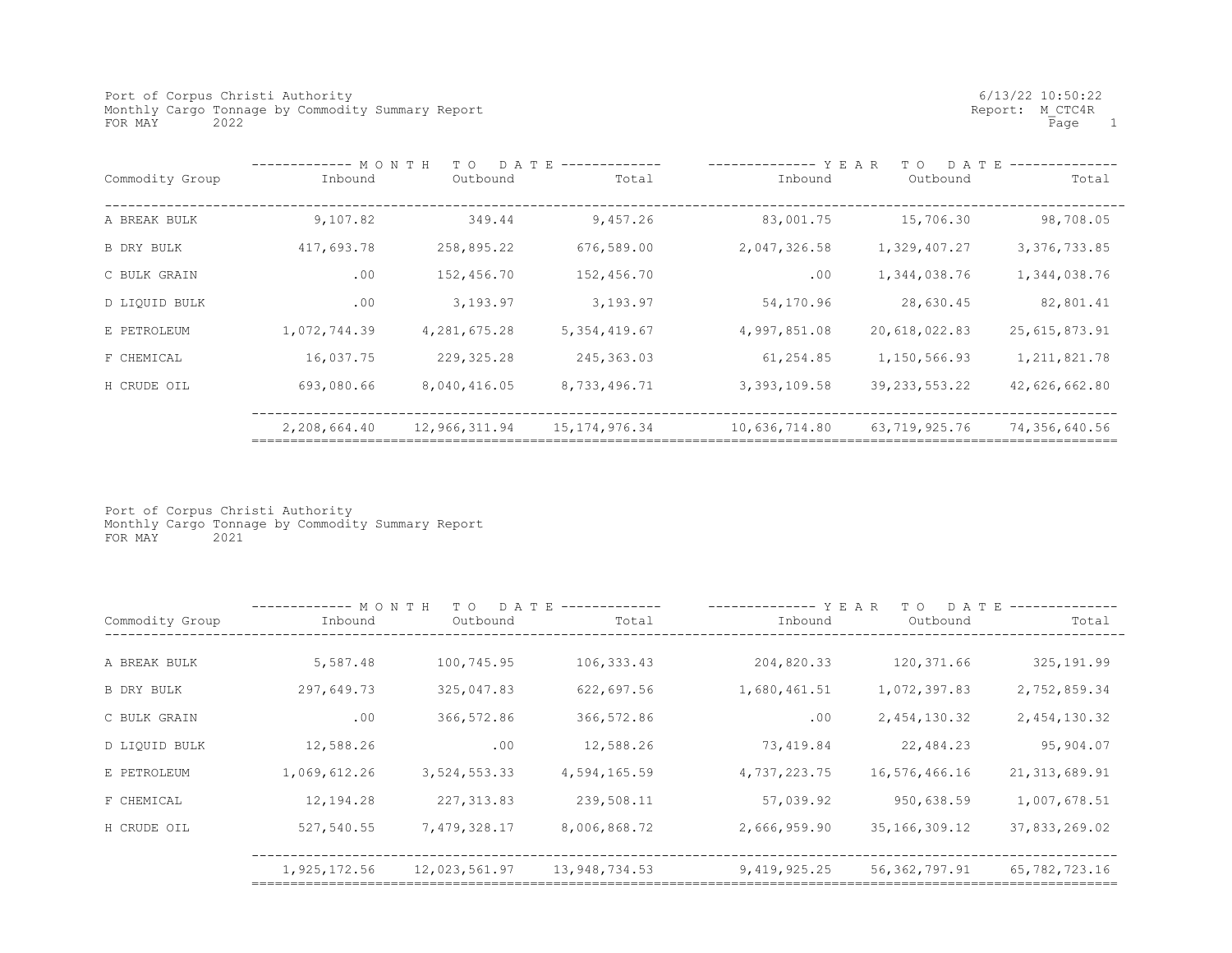|                 | T O D A T E -------------<br>----------- M O N T H |                 |              | -------------- Y E A R T O<br>D A T E -------------- |                           |              |
|-----------------|----------------------------------------------------|-----------------|--------------|------------------------------------------------------|---------------------------|--------------|
| Commodity Group | Inbound                                            | Outbound        | Total        | Inbound                                              | Outbound                  | Total        |
| CERAMIC PROPPAN | .00                                                | .00             | .00          | .00                                                  | 1, 114.44                 | 1, 114.44    |
| DRILLING RIGS & | .00                                                | .00             | .00          | 144.62                                               | .00                       | 144.62       |
| MACHINERY LESS  | 357.20                                             | .00             | 357.20       | 357.20                                               | .00                       | 357.20       |
| MACHINERY/MECH  | .00                                                | .00             | .00          | 76.27                                                | .00                       | 76.27        |
| MILITARY IMPEDI | .00                                                | .00             | .00          | 25,986.33                                            | .00                       | 25,986.33    |
| OFFSHORE DRILLI | .00                                                | .00             | .00          | 27,150.00                                            | 2,805.00                  | 29,955.00    |
| PROJECT CARGO N | .00                                                | .00             | .00          | .00                                                  | 1,152.41                  | 1,152.41     |
| STEEL COILS     | .00                                                | 249.89          | 249.89       | 8,925.22                                             | 249.89                    | 9,175.11     |
| STEEL PIPE      | .00                                                | 99.55           | 99.55        | .00                                                  | 10,336.53                 | 10,336.53    |
| STRUCTURAL STEE | .00                                                | .00             | .00          | .00                                                  | 48.03                     | 48.03        |
| WIND TURBINES & | 8,750.62                                           | .00             | 8,750.62     | 20,362.11                                            | .00                       | 20,362.11    |
| A BREAK BULK    | 9,107.82                                           | 349.44          | 9,457.26     | 83,001.75                                            | 15,706.30                 | 98,708.05    |
| AGGREGATE       | .00                                                | 706.25          | 706.25       | 129,003.00                                           | 4,530.79                  | 133,533.79   |
| ALL COMMODITIES | .00                                                | 3,879.31        | 3,879.31     | .00                                                  | 3,879.31                  | 3,879.31     |
| ALUMINA         | $1,678.92-$                                        | .00             | $1,678.92-$  | .00                                                  | .00                       | .00          |
| BARITE ORE-BMD  | 40,789.53                                          | .00             | 40,789.53    | 308,063.28                                           | .00                       | 308,063.28   |
| CEMENT          | 58,092.87                                          | .00             | 58,092.87    | 350,431.56                                           | .00                       | 350, 431.56  |
| COKE, PET BMD   | .00                                                | 68,756.36       | 68,756.36    | $.00 \,$                                             | 329,041.08                | 329,041.08   |
| DIRECT REDUCED  | .00                                                | 51,871.38       | 51,871.38    | .00                                                  | 91,024.77                 | 91,024.77    |
| HOT BRIQUETTED  | .00                                                | 133,681.92      | 133,681.92   | .00                                                  | 900, 931.32               | 900,931.32   |
| IRON ORE        | 114,719.71                                         | .00             | 114,719.71   | 114,719.71                                           | .00                       | 114,719.71   |
| IRON ORE PELLET | 205,770.59                                         | .00             | 205,770.59   | 1,090,342.10                                         | .00                       | 1,090,342.10 |
| PIG IRON BMD    | .00                                                | .00             | .00          | 54,766.93                                            | .00                       | 54,766.93    |
| B DRY BULK      | 417,693.78                                         | 258,895.22      | 676,589.00   | 2,047,326.58                                         | 1,329,407.27              | 3,376,733.85 |
| SORGHUM         | .00                                                | 152,456.70      | 152,456.70   | .00                                                  | 1,326,317.06              | 1,326,317.06 |
| WHEAT           | .00                                                | .00             | .00          | .00                                                  | 17,721.70                 | 17,721.70    |
| C BULK GRAIN    | .00                                                | 152,456.70      | 152,456.70   | .00                                                  | 1,344,038.76 1,344,038.76 |              |
| LIQUID FERTILIZ | .00                                                | 3,193.97        | 3,193.97     | 54,170.96                                            | 28,630.45                 | 82,801.41    |
| D LIQUID BULK   | .00                                                | 3,193.97        | 3,193.97     | 54,170.96                                            | 28,630.45                 | 82,801.41    |
| ALKYLATE        | 19,715.56                                          | 6,411.31        | 26, 126.87   | 105,730.64                                           | 26,528.25                 | 132,258.89   |
| AROMATICS       | 37,986.22                                          | 3,960.02        | 41,946.24    | 204,028.30                                           | 28,230.04                 | 232, 258.34  |
| ASPHALT         | .00                                                | 62,209.73       | 62,209.73    | .00                                                  | 157,003.65                | 157,003.65   |
| <b>BENZENE</b>  | 44,482.83                                          | $\overline{00}$ | 44,482.83    | 87,860.27                                            | 26, 111.45                | 113,971.72   |
| BUTADIENE       | .00                                                | 16,446.38       | 16,446.38    | .00                                                  | 61,286.48                 | 61,286.48    |
| <b>BUTANE</b>   | 12,331.22                                          | 37,851.86       | 50,183.08    | 31,399.23                                            | 204,982.87                | 236,382.10   |
| CONDENSATE      | .00                                                | 10,444.52       | 10,444.52    | .00                                                  | 94,487.69                 | 94,487.69    |
| CUMENE          | 7,663.37                                           | 136,520.04      | 144, 183. 41 | 16,008.86                                            | 505,827.40                | 521,836.26   |
| CYCLOHEXANE     | .00                                                | 15,586.49       | 15,586.49    | .00                                                  | 55,906.98                 | 55,906.98    |
| DIESEL          | 62,446.96                                          | 455,276.36      | 517,723.32   | 175,834.95                                           | 1,832,437.16              | 2,008,272.11 |
| <b>ETHYLENE</b> | .00                                                | .00             | .00          | 23,076.11                                            | $\sim$ 00                 | 23,076.11    |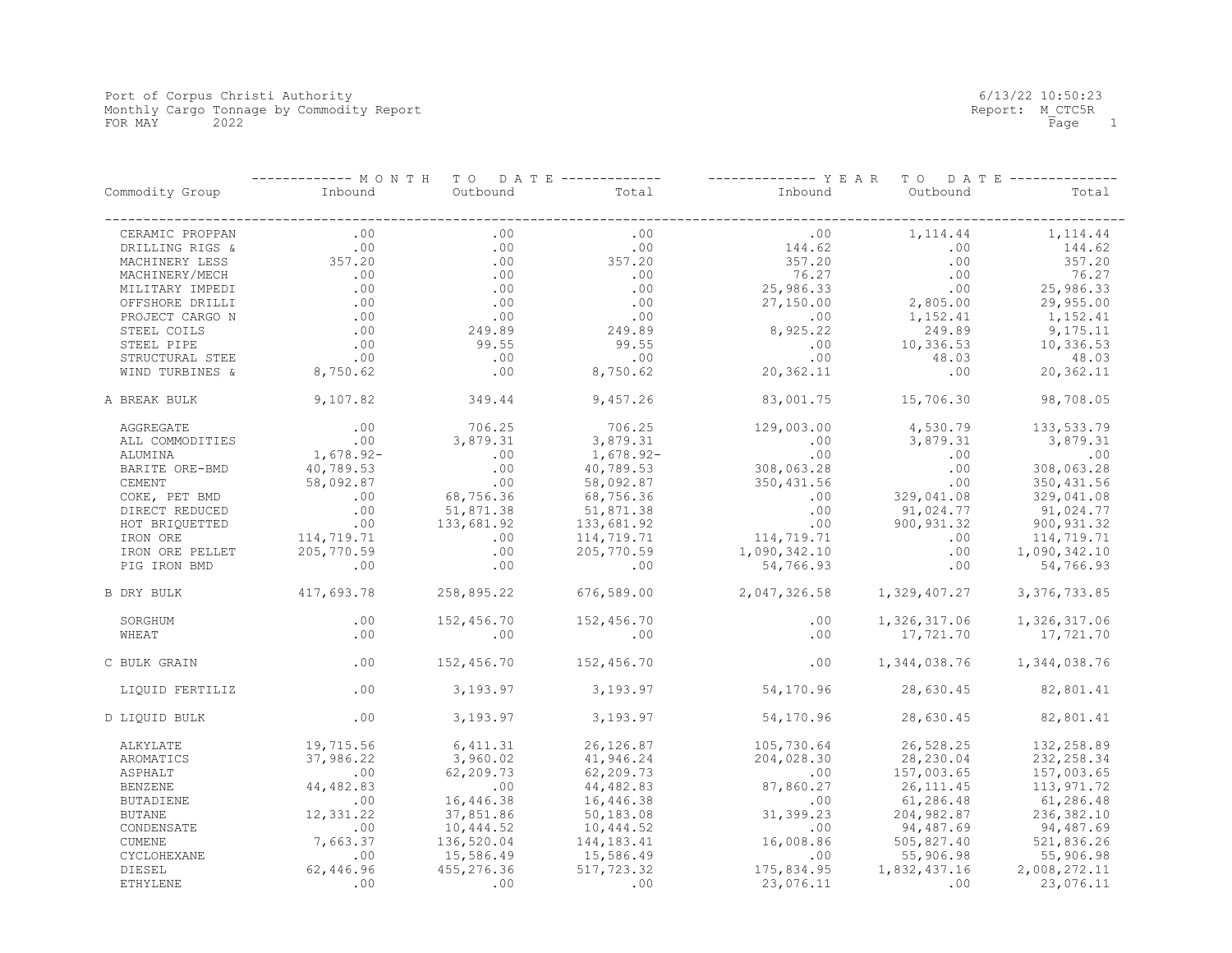|                 | ----- M O N T H<br>T O<br>D A T E |               |                  | ----------- Y E A R<br>T O<br>D A T E |                  |                 |
|-----------------|-----------------------------------|---------------|------------------|---------------------------------------|------------------|-----------------|
| Commodity Group | Inbound                           | Outbound      | Total            | Inbound                               | Outbound         | Total           |
| FEED STOCK      | 207,907.27                        | 214,848.45    | 422,755.72       | 959,057.93                            | 969, 451.77      | 1,928,509.70    |
| FUEL OIL        | 295,961.69                        | 347,926.04    | 643,887.73       | 1,670,869.05                          | 1,546,010.04     | 3,216,879.09    |
| GAS OIL         | 233,763.11                        | 267, 155.62   | 500,918.73       | 804,756.36                            | 1,336,435.82     | 2, 141, 192. 18 |
| GASOLINE        | 6,613.42                          | 433,232.36    | 439,845.78       | 94,900.14                             | 2,035,521.43     | 2,130,421.57    |
| HEATING OIL     | .00                               | 7,573.98      | 7,573.98         | .00                                   | 7,573.98         | 7,573.98        |
| JET FUEL        | .00                               | 188,714.86    | 188,714.86       | .00                                   | 977,765.99       | 977,765.99      |
| KEROSENE        | .00                               | 38,871.61     | 38,871.61        | .00                                   | 187,586.03       | 187,586.03      |
| LNG (LIOUID NAT | .00                               | 1,366,683.79  | 1,366,683.79     | .00                                   | 6,774,986.14     | 6,774,986.14    |
| METHANOL        | 23,693.18                         | .00           | 23,693.18        | 127,959.61                            | .00              | 127,959.61      |
| NAPHTHA         | 62,088.39                         | 416,730.86    | 478,819.25       | 324,720.43                            | 2,437,022.47     | 2,761,742.90    |
| NATURAL GASOLIN | 6,234.36                          | 18,864.50     | 25,098.86        | 9,200.44                              | 81,812.49        | 91,012.93       |
| ORTHOXYLENE     | .00                               | 14,358.82     | 14,358.82        | .00                                   | 45,841.98        | 45,841.98       |
| PARAXYLENE      | .00                               | 17,744.80     | 17,744.80        | .00                                   | 125,340.96       | 125,340.96      |
| PROPANE         | .00                               | 48,720.16     | 48,720.16        | .00                                   | 275,180.44       | 275,180.44      |
| RAFFINATE       | .00                               | 29,874.83     | 29,874.83        | 6,440.34                              | 269, 277.53      | 275, 717.87     |
| REFORMATE       | 26,156.99                         | .00           | 26,156.99        | 242,074.26                            | 15,631.96        | 257,706.22      |
| SLOP AND SLURRY | 4,757.94                          | 66,397.18     | 71, 155.12       | 15,617.99                             | 234,562.11       | 250,180.10      |
| SOLVENT         | .00                               | 1,691.33      | 1,691.33         | 2,416.88                              | 6, 150.20        | 8,567.08        |
| SULPHUR         | .00                               | 26,001.84     | 26,001.84        | .00                                   | 97,685.58        | 97,685.58       |
| TOLUENE         | .00                               | 8,889.25      | 8,889.25         | 9,068.78                              | 63,811.04        | 72,879.82       |
| XYLENE          | 20,941.88                         | 22,688.29     | 43,630.17        | 86,830.51                             | 137,572.90       | 224,403.41      |
| E PETROLEUM     | 1,072,744.39                      | 4,281,675.28  | 5,354,419.67     | 4,997,851.08                          | 20,618,022.83    | 25, 615, 873.91 |
| CARBON TETRACHL | 4,858.50                          | .00           | 4,858.50         | 12,501.90                             | .00              | 12,501.90       |
| CAUSTIC SODA    | 4,362.55                          | 92,858.28     | 97,220.83        | 17, 117.95                            | 534,298.22       | 551, 416.17     |
| ETHANOL         | 6,816.70                          | .00           | 6,816.70         | 31,635.00                             | .00              | 31,635.00       |
| MEG MONOETHYLEN | .00                               | 48,930.57     | 48,930.57        | .00                                   | 185, 328.91      | 185, 328.91     |
| VINYL CHLORIDE  | .00                               | 87,536.43     | 87,536.43        | .00                                   | 430,939.80       | 430,939.80      |
| F CHEMICAL      | 16,037.75                         | 229, 325.28   | 245, 363.03      | 61,254.85                             | 1,150,566.93     | 1, 211, 821.78  |
| CRUDE OIL       | 693,080.66                        | 8,040,416.05  | 8,733,496.71     | 3,393,109.58                          | 39, 233, 553. 22 | 42,626,662.80   |
| H CRUDE OIL     | 693,080.66                        | 8,040,416.05  | 8,733,496.71     | 3,393,109.58                          | 39, 233, 553. 22 | 42,626,662.80   |
|                 | 2,208,664.40                      | 12,966,311.94 | 15, 174, 976. 34 | 10,636,714.80                         | 63,719,925.76    | 74,356,640.56   |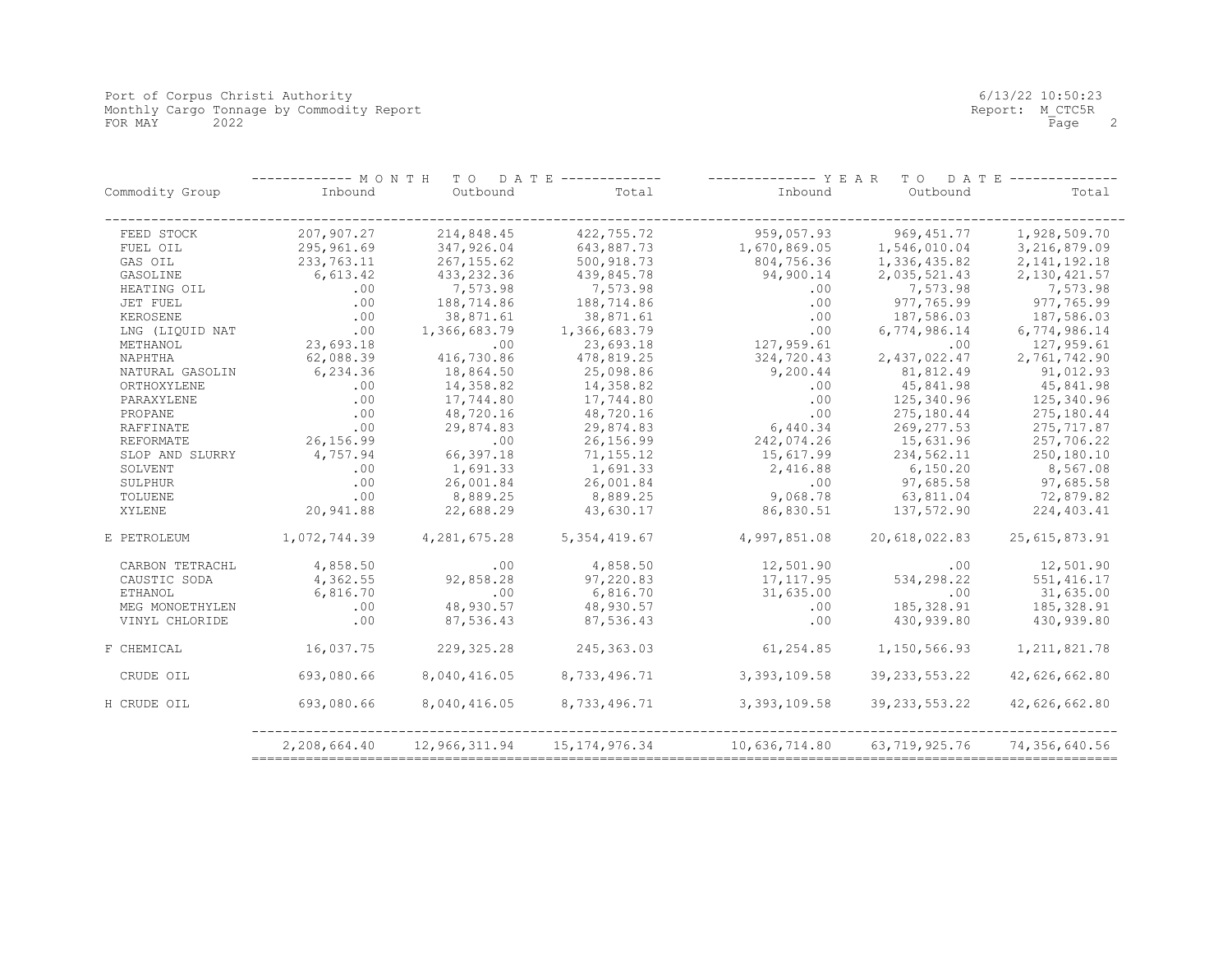|                 | ---------- M O N T H<br>TO DATE ------------- |             |              | -------------- Y E A R<br>T O<br>D A T E ---------- |              |              |
|-----------------|-----------------------------------------------|-------------|--------------|-----------------------------------------------------|--------------|--------------|
| Commodity Group | Inbound                                       | Outbound    | Total        | Inbound                                             | Outbound     | Total        |
| MACHINERY/MECH  | .00                                           | .00         | .00          | .00                                                 | 390.00       | 390.00       |
| MILITARY IMPEDI | .00                                           | 1,807.63    | 1,807.63     | 9,559.22                                            | 8,481.63     | 18,040.85    |
| OFFSHORE DRILLI | .00                                           | .00         | .00          | 74,814.30                                           | 1,175.70     | 75,990.00    |
| PROJECT CARGO N | 2,829.25                                      | 97,049.32   | 99,878.57    | 84,542.22                                           | 101,227.96   | 185,770.18   |
| STEEL PIPE      | .00                                           | .00         | .00          | 17,622.56                                           | 2,682.07     | 20,304.63    |
| STRUCTURAL STEE | .00                                           | 1,889.00    | 1,889.00     | .00                                                 | 6,414.30     | 6,414.30     |
| WIND TURBINES & | 2,758.23                                      | .00         | 2,758.23     | 18,282.03                                           | .00          | 18,282.03    |
| A BREAK BULK    | 5,587.48                                      | 100,745.95  | 106,333.43   | 204,820.33                                          | 120,371.66   | 325, 191.99  |
| AGGREGATE       | 132,605.72                                    | .00         | 132,605.72   | 513, 323. 72                                        | .00          | 513, 323.72  |
| ALL COMMODITIES | .00                                           | .00         | .00          | .00                                                 | .08          | .08          |
| BARITE ORE-BMD  | .00                                           | .00         | .00          | 49,956.32                                           | .00          | 49,956.32    |
| CEMENT          | 60,682.72                                     | .00         | 60,682.72    | 229,837.90                                          | .00          | 229,837.90   |
| COAL BMD        | .00                                           | .00         | .00          | 26,787.43                                           | .00          | 26,787.43    |
| COKE, PET BMD   | .00                                           | 77,696.63   | 77,696.63    | .00                                                 | 266, 142.50  | 266, 142.50  |
| HOT BRIQUETTED  | .00                                           | 224,905.31  | 224,905.31   | .00                                                 | 666,676.63   | 666, 676.63  |
| IRON ORE FINES  | .00                                           | 22,445.89   | 22,445.89    | .00                                                 | 139,578.62   | 139,578.62   |
| IRON ORE PELLET | 104,361.29                                    | .00         | 104,361.29   | 857,018.14                                          | .00          | 857,018.14   |
| SAND            | .00                                           | .00         | .00          | 3,538.00                                            | .00          | 3,538.00     |
| B DRY BULK      | 297,649.73                                    | 325,047.83  | 622,697.56   | 1,680,461.51                                        | 1,072,397.83 | 2,752,859.34 |
| SORGHUM         | .00                                           | 366,572.86  | 366,572.86   | .00                                                 | 2,454,130.32 | 2,454,130.32 |
| C BULK GRAIN    | .00                                           | 366,572.86  | 366,572.86   | .00                                                 | 2,454,130.32 | 2,454,130.32 |
| LIQUID FERTILIZ | 12,588.26                                     | .00         | 12,588.26    | 73,419.84                                           | 22,484.23    | 95,904.07    |
| D LIQUID BULK   | 12,588.26                                     | .00         | 12,588.26    | 73,419.84                                           | 22,484.23    | 95,904.07    |
| ALKYLATE        | 13,715.94                                     | .00         | 13,715.94    | 180, 158.31                                         | 24,186.31    | 204, 344.62  |
| AROMATICS       | 48,779.09                                     | 3,855.32    | 52,634.41    | 183,786.35                                          | 19,528.38    | 203, 314.73  |
| ASPHALT         | $\overline{00}$                               | 33,649.90   | 33,649.90    | .00                                                 | 144,692.51   | 144,692.51   |
| <b>BENZENE</b>  | 29,002.10                                     | 14,665.25   | 43,667.35    | 84,337.00                                           | 58,750.69    | 143,087.69   |
| BUNKER C        | 363.76                                        | .00         | 363.76       | 1,803.74                                            | 1,161.32     | 2,965.06     |
| BUTADIENE       | 1,450.29                                      | 5,056.57    | 6,506.86     | 2,991.03                                            | 18,613.34    | 21,604.37    |
| <b>BUTANE</b>   | 15,585.01                                     | 53,843.99   | 69,429.00    | 43, 412.13                                          | 132,742.54   | 176, 154.67  |
| CONDENSATE      | .00                                           | 10,388.55   | 10,388.55    | .00                                                 | 66,325.62    | 66,325.62    |
| <b>CUMENE</b>   | .00                                           | 130,988.90  | 130,988.90   | 18,987.55                                           | 483, 272.60  | 502,260.15   |
| CYCLOHEXANE     | .00                                           | 9,688.48    | 9,688.48     | .00                                                 | 55,819.91    | 55,819.91    |
| DIESEL          | 37,886.49                                     | 208, 377.66 | 246, 264. 15 | 243,740.17                                          | 1,206,971.73 | 1,450,711.90 |
| <b>ETHYLENE</b> | 2,766.50                                      | .00         | 2,766.50     | 16,348.00                                           | .00          | 16,348.00    |
| FEED STOCK      | 139,296.06                                    | 139,296.06  | 278,592.12   | 642,188.26                                          | 651,047.62   | 1,293,235.88 |
| FUEL OIL        | 341,484.05                                    | 144,291.63  | 485,775.68   | 1,451,581.85                                        | 1,007,484.30 | 2,459,066.15 |
| GAS OIL         | 132,931.57                                    | 129,445.99  | 262, 377.56  | 660,164.45                                          | 1,070,564.64 | 1,730,729.09 |
| GASOLINE        | 20,395.54                                     | 535,635.31  | 556,030.85   | 98,499.91                                           | 1,946,031.11 | 2,044,531.02 |
| JET FUEL        | .00                                           | 132, 134.52 | 132, 134.52  | 42, 422.10                                          | 603,500.82   | 645, 922.92  |